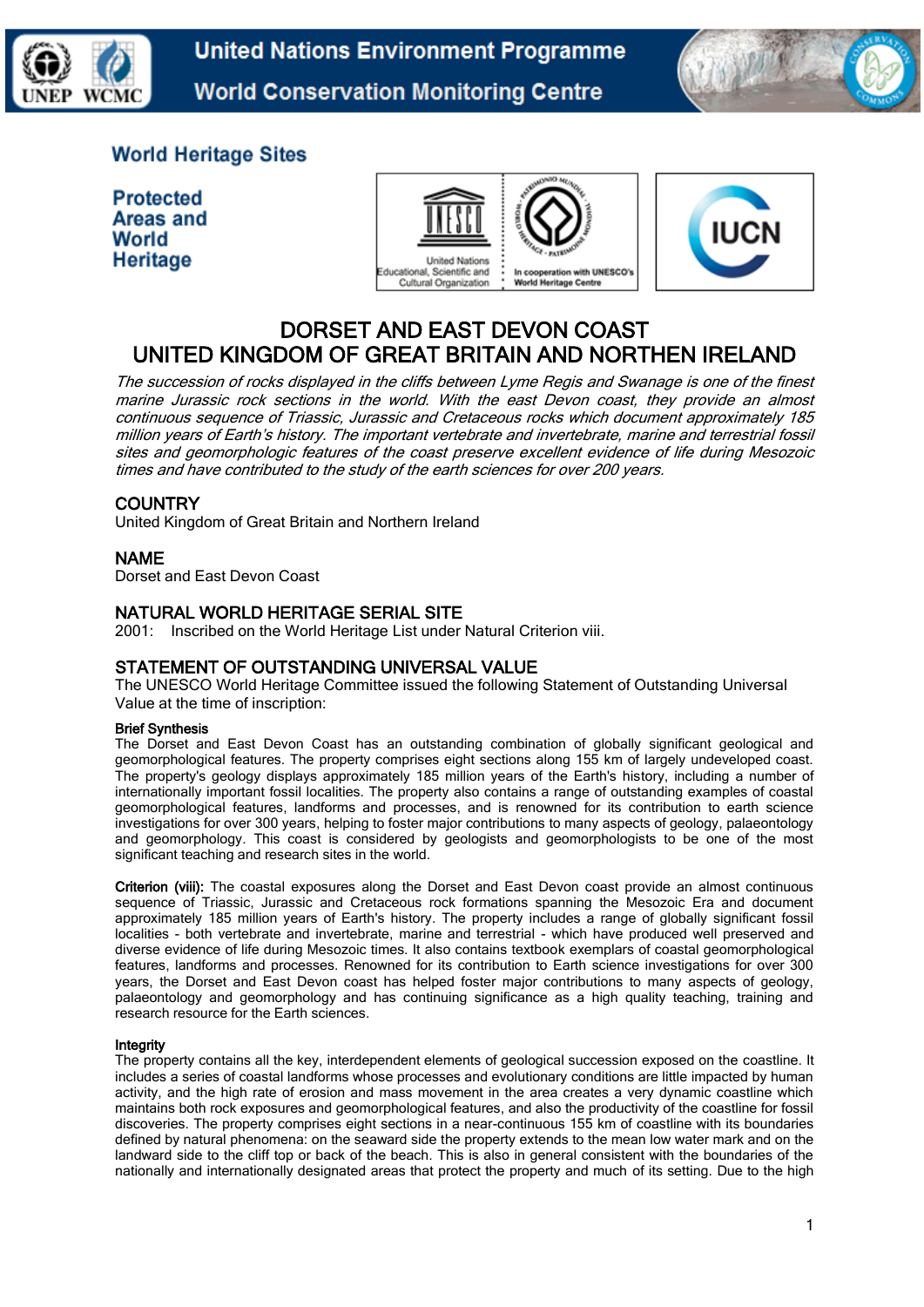rate of erosion and mass movement, it is important to periodically monitor the boundaries of the properties to ensure that significant changes to the shoreline are registered.

#### Protection and Management Requirements

The property has strong legal protection, a clear management framework and the strong involvement of all stakeholders with responsibilities for the property and its setting. A single management plan has been prepared and is coordinated by the Dorset and Devon County Councils. There is no defined buffer zone as the wider setting of the property is well protected through the existing designations and national and local planning policies. In addition to its geological, paleontological and geomorphological significance, the property includes areas of European importance for their habitats and species which are an additional priority for protection and management. The main management issues with respect to the property include: coastal protection schemes and inappropriate management of visitors to an area that has a long history of tourism; and the management of ongoing fossil collection research, acquisition and conservation. The key requirement for the management of this property lies in continued strong and adequately resourced coordination and partnership arrangements focused on the World Heritage property.

# INTERNATIONAL DESIGNATIONS

- 1987: Chesil Beach and The Fleet designated a Ramsar Wetland of International Importance (748 ha);
- 1992: The Exe Estuary designated a Ramsar Wetland of International Importance (2,346 ha).

#### IUCN MANAGEMENT CATEGORY

East Devon Area of Outstanding Natural Beauty: V Protected Landscape/Seascape Dorset Area of Outstanding Natural Beauty: V Protected Landscape/Seascape East Devon Heritage Coast: V Protected Landscape/Seascape Purbeck Heritage Coast: V Protected Landscape/Seascape Axmouth-Lyme Regis Undercliffs National Nature Reserve: IV Habitat/Species Management Area

- 
- 

# BIOGEOGRAPHICAL PROVINCE

British Islands (2.8.5)

# GEOGRAPHICAL LOCATION

This serial site runs 155 km along nine sections of the coast of southwest England from Orcombe Rocks near Exmouth in east Devon to Studland Bay in east Dorset, excluding the towns of Budleigh Salterton, Sidmouth, Seaton, Lyme Regis, West Bay, Weymouth and Swanage. The sites run from the top of the inmost cliff-scarp, or from the back of beaches to as far as the mean low tide mark. The whole property lies between 50°36'23"N by 3°23' 03"W and 50°38'24"N by 1°56'21"W.

# DATES AND HISTORY OF ESTABLISHMENT

1955: Axmouth to Lyme Regis Undercliffs declared a National Nature Reserve;

- 1957: Dorset Area of Outstanding Natural Beauty (AONB) designated as the Dorset Downs, Heaths and Coast Landscape to conserve a landscape of high quality;
- 1963: East Devon AONB designated for the same reason; (AONBs total 87% of the site); All three sites are protected under the 1949 National Parks and Access to the Countryside Act.

The property contains 14 Sites of Special Scientific Interest (SSSI), notified under the 1981 Wildlife and Countryside Act; It also contains or lies within areas designated of international importance for wildlife, either as a Special Area of Conservation (SAC) or a Special Protection Area (SPA) under the European Council Habitats Directive 92/43 or Birds Directive 79409.

At the east and west ends of the property are the Purbeck Heritage and East Devon Heritage Coasts, national, non-statutory designations applied by the Countryside Agency to attractive coastlines.

#### LAND TENURE

The Coast is in the ownership of some 80 landowners or leaseholders, about 95 out of 155 kilometres being owned by large private estates, public bodies or conservation agencies such as the Clinton Devon Estate, the Weld Estate and Lulworth Estate, the National Trust, the Crown (royal) Estate, East Devon District Council, Dorset County Council and the Ministry of Defence.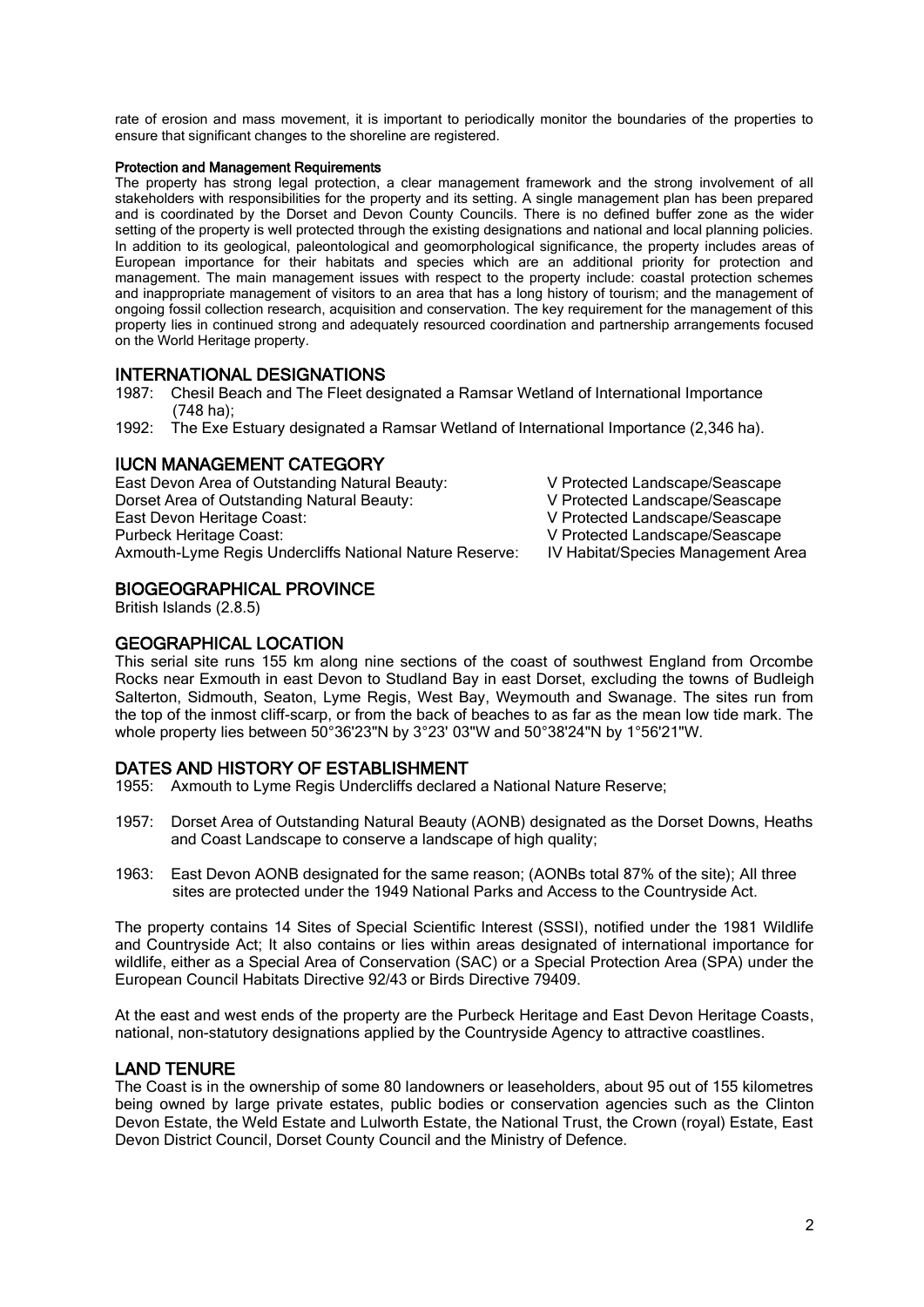The National Trust owns about 35 km of coastline, along the East Devon Coast, the Golden Cap Estate and Burton Beach in west Dorset, parts of the south and east coasts of Purbeck and several smaller sites. The Crown owns almost all the inter-tidal area, the southeastern 4 km of Chesil Beach and c.9 km of the cliffs and undercliffs of the Isle of Portland. The entire 13 km bed of the Fleet Lagoon and 9 km of Chesil Beach are owned by Ilchester Estates, and are managed as Chesil and Fleet Local Nature Reserve. Dorset County Council owns c.3 km of coastline at Durlston Head, Purbeck which is managed as a public country park. East Devon District Council owns 6 km in three holdings near Sidmouth and Budleigh Salterton. The Ministry of Defence (MOD) holds c.5 km of coastline at Lulworth Gunnery Ranges. Portland Port and Hanson Bath and Portland Stone own two commercial sites in northern and northeastern parts of the undercliff and shore on the Isle of Portland.

# AREA

Approximately 2,550 ha.

# **ALTITUDE**

From -5m in Fleet lagoon to 208m (190m Golden Cap near Lyme).

# PHYSICAL FEATURES

The succession of marine Jurassic rocks in the cliffs between Lyme Regis and Swanage is one of the finest sections of marine Jurassic rocks in the world, justifying its name The Jurassic Coast. They are exposed where the rolling downland landscape of Dorset is abruptly truncated by the sea. To its west lies a succession of even earlier Triassic cliffs. The whole consists of nine stretches of undeveloped coastline from Orcombe Rocks to Chit Rocks at Sidmouth - Sidmouth to Seaton Hole - Axmouth to Monmouth Beach at Lyme Regis - Lyme Regis to West Bay - West Bay-Chesil Beach & the Fleet to Pulpit Rock - Portland Bill to Kings Pier - Portland harbour shore - Bowlease Cove to Peveril Point and New Swanage to Studland Bay. Five small and two larger coastal towns are excluded from the site. Over eighty percent of the site is coastal cliffs but it includes landslips, undercliffs, bays, beaches and lagoons. Undercliffs are those landscapes of peaks, gullies and slipped blocks formed by cliffside slumps that become densely vegetated The site's landward boundary runs from the topmost break of a cliff, or from the back of beaches, to as far seaward as the mean low tide mark as defined by the U.K.Ordnance Survey.

For part of the Triassic and most of the Jurassic period, shallow tropical seas covered east Devon and Dorset and marine life flourished. Subsidence and sea level changes created deep-water environments in which desert muds and shales settled, and shallow seas in which sands and lime-rich sediments accumulated. The resulting succession of repeated large-scale cycles of clay, sandstone and limestone correspond to global rises in sea level, flooding a landscape from which large numbers of vertebrate fossils are now exposed in the sea cliffs. They form a dynamic nearly continuous sequence of Triassic, Jurassic and Cretaceous rock exposures from the entire Mesozoic Era of some 185 million years in one of the world's most valuable palaeontological sites. There is an exceptional diversity of other landforms and geomorphological processes, some of them the finest text-book examples of their kind: rock arches and stacks as at Durdle Door and Old Harry Rocks, horseshoe bays, as at Lulworth Cove, raised beaches such as Chesil and the Fleet Lagoon.

The Triassic succession extends about 35 km along the coast from Orcombe Rocks near Exmouth to Seven Rock Point west of Lyme Regis. It is over 1,100m thick, composed of Aylesbeare and Mercia mudstones, Sherwood sandstone, the Penarth group, and the lowest beds of the Lias group, displaying over 50 million years of Earth's history. The long succession of Jurassic rock strata dip gently to the east with the oldest rocks in the west and progressively younger strata outcropping in the east so that the youngest (Cretaceous) rocks occur furthest east. It reveals a complete, classic and well-studied section through the Wessex basin, one of the best Mezozoic-Tertiary intra-plate sedimentary basins in Europe. Two clearly exhibited features of the structural geology of the site are the east-west trending extensional faults of the Abbotsbury-Ridgeway Fault and the Purbeck Fault that have undergone contractional reactivation; and the folds of the Weymouth, Lulworth and Purbeck anticlines that dip north and contain axes parallel and adjacent to the reactivated faults.

The Jurassic-Cretaceous boundary in Dorset is believed to be near the base of the Purbeck group. All stages of the Cretaceous are represented, except for the very youngest rocks. They include thinly bedded limestones and mudstones of the Purbeck group, the Wealdon group, Lower Greensand, Gault clay and Upper Greensand and the Chalk group. Folds and faults buckle and cut through the Jurassic and Cretaceous strata to form spectacular features such as the Lulworth crumple. Dome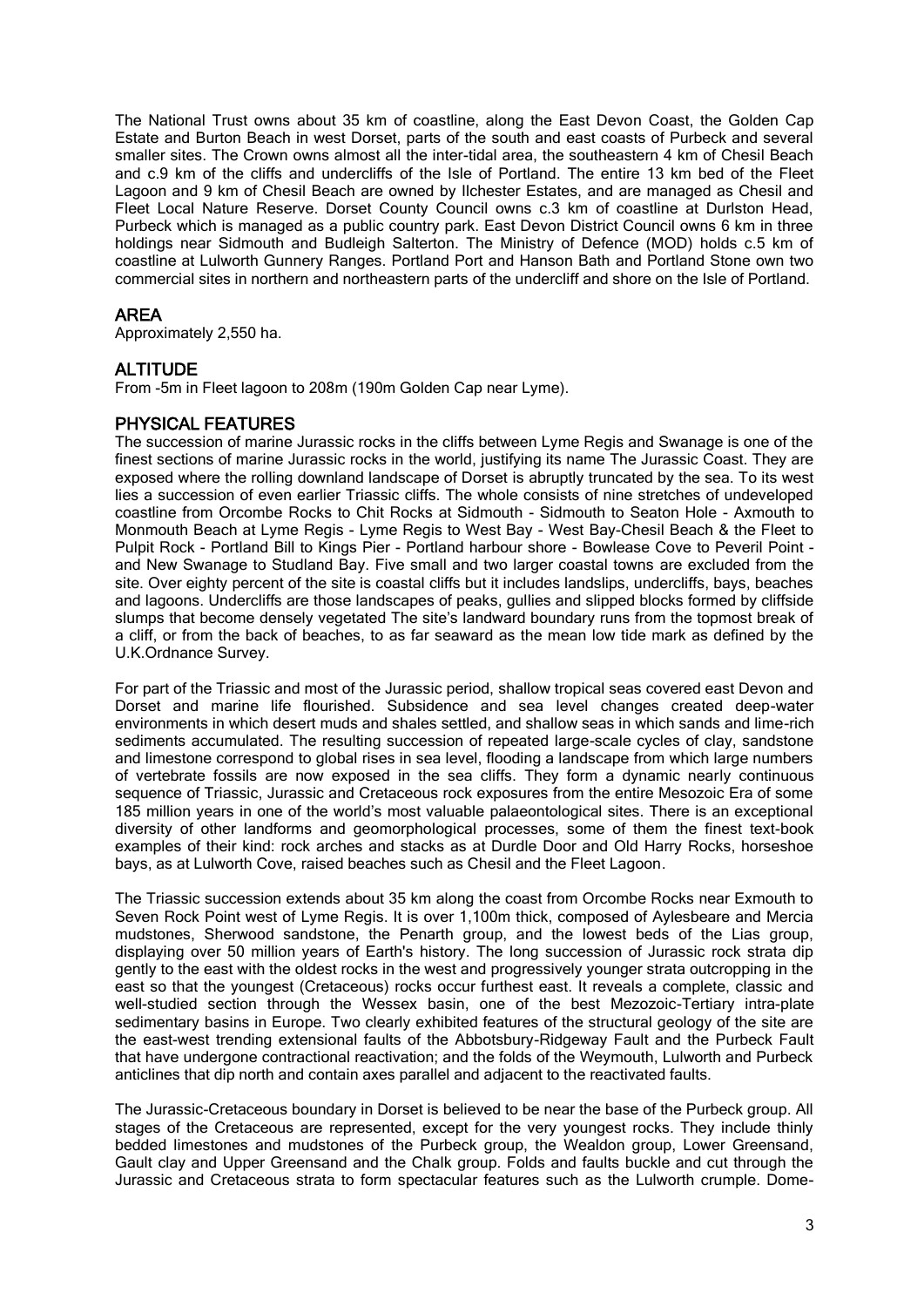shaped folds and fractures in the rocks have created traps for oil that originated in the thick layers of clay found in both the Lower and Upper Jurassic rocks. Such structures exist beneath Poole Harbour and Poole Bay where they form the Wytch Farm oil field, Britain's largest onshore source of oil.

The site's landslides make its geomorphology of international interest as textbook formations. Much of the site displays well developed examples of unconformity between different strata especially between the Jurassic rocks and the overlying Cretaceous layers which have created conditions for notable landslides and undercliffs where fossils are continually being exposed. The best known are the Bindon Landslip of 1839 between Axemouth and Lyme Regis, Black Ven, East Weares, and Kings Pier. In the spring of 2008 after the wet summer of 2007, Britain's largest landslip for 100 years, 400m long, occurred in the soggy marls of Black Ven between Charmouth and Lyme.

The coast provides one of the best documented examples of beach formation and the evolution of a retreating coastline. Portland Bill has two Pleistocene raised beach deposits. The East Beach is the best example of a raised beach sequence along the Channel coast and its fossil fauna is the most diverse found in any raised beach in Britain. The two largest classic beach sites are at Budleigh Salterton and Chesil Beach. Budleigh Salterton beach is composed of pebbles formed from the erosion of Triassic fluvial sand, gravel and pebble beds. The pebbles are found in beaches stretching along much of the south coast of England and serve as a diagnostic marker of beach evolution in the Channel during the Holocene. Chesil Beach, which stretches from West Bay to Portland, is one of the most studied beaches in the world. It is a linear storm beach of shingle, 28 km long, between 5-15m high and 150-200m wide, famous for the volume, type and precise grading of its pebbles. It is believed to comprise 100 million tonnes ranging in size from sand and pea gravel at Bridport to 5-7.5cm cobbles at Chesilton. Approximately 98.5% of the pebbles are flints and cherts, the remainder are limestones, vein quartz, porphyry, igneous materials and quartzites.

The long barrier of Chesil Beach encloses the Fleet lagoon which is privately owned but is within the World Heritage site. It is 75-900m wide, covers an area of 480 ha with an average depth of 1.5m though up to 5m deep at the narrows and is one of the most important saline lagoons in Europe. Sediments preserved in its waters provide evidence of the late Holocene evolution of the beach, and of past changes in sea level, climate and vegetation. Together Chesil beach and the Fleet are an outstanding example of a barrier beach and lagoon system. It is protected by the global, European and national designations, Ramsar wetland, SPA and SSSI.

Sixty-seven statutory Geological Conservation Review sites considered of national or international importance are included in the property. Twelve fossil sites alone could merit World Heritage status. The Jurassic fossil fauna of the area is some of the most abundant and diverse anywhere in the world. The range of internationally important localities displayed provides excellent evidence of life during Mesozoic times. Key fossil sites are at Lyme Regis, Kimmeridge Bay, the Isle of Portland, the Isle of Purbeck, Furzy Cliff near Weymouth, High Peak, Otter Point, Charmouth and Axmouth.

A great many vertebrate, invertebrate and plant fossils have been discovered, and fossil footprints and tracks in the quarries around Swanage. Discoveries continue to be regularly made as the cliffs erode. The specimen quality is frequently exceptional, with well-articulated skeletons and soft-part preservation of skin and stomach contents. Significant paleontological discoveries unknown elsewhere include *Dimorphodon macronyx*, one of the earliest flying reptiles, and *Scelidosaurus* harrisoni 'the Charmouth Dinosaur'. Important marine reptile fauna include Temnodontosaurus platyodeon, Metriacanthosaurus parkeri, and ichthyosaurs. The Coast has long been famous as a rich source of ammonites such as Asteroceras obtusum, Parkinsonia parkinsoni and Titanites anguiformis, long used to zone the Jurassic epoch. Other invertebrate fossils include gastropods and belemnites. Exceptionally well preserved remains of a late Jurassic fossil forest, estimated to be over 140 million years old and one of the most complete fossil forests of any age, are exposed on the Isle of Portland and the Purbeck coast. Many of the algal rings defining the tree trunks are preserved in situ with soils and pollen, remains which indicate that the trees were up to 10m high and 1m in diameter. Their wellpreserved growth rings indicate that the climate of the time was Mediterranean in character.

# CLIMATE

The coast experiences a mild temperate Atlantic climate with approximate average January and July temperatures of  $7^{\circ}$ C to 27 $^{\circ}$ C and an average annual rainfall of 1025mm, measured at Lyme Regis. It is open to the force of southwesterly gales.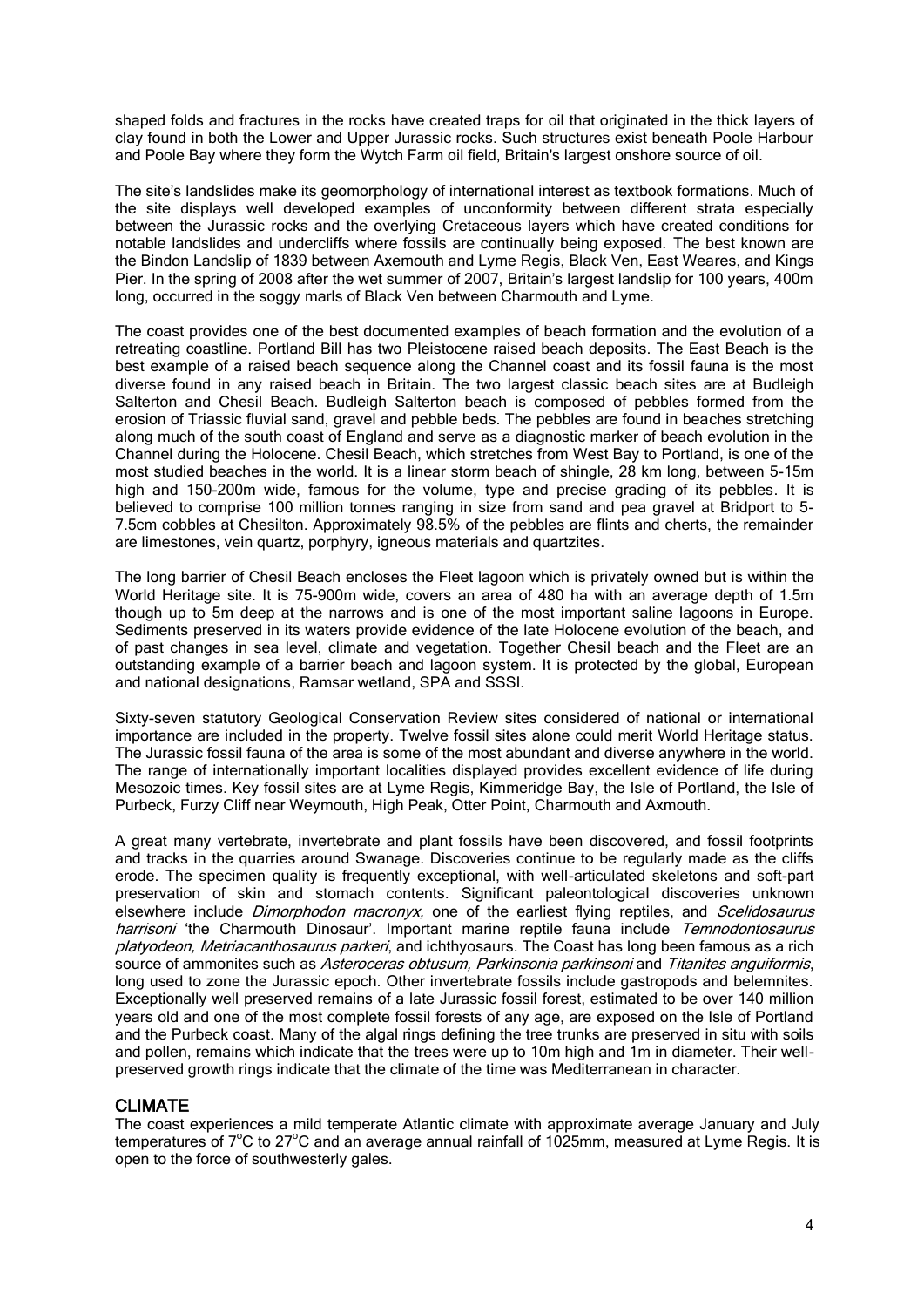# **VEGETATION**

There is a variety of important coastal habitats within the serial site, especially the landslipped cliffs and cliff-top grasslands of west Dorset that support several rare plants. Among these is the rare purple gromwell Lithosperum purpureocaeruleum between the River Sid and Seaton Hole, and the coastal ash Fraxinus excelsior woodland between Axmouth and Lyme Regis undercliffs. This habitat is one of the best naturally regenerated woodland areas in Britain. Other nationally important species include the early spider orchid *Ophrys sphegodes*, the early gentian *Gentianella anglica*, the Nottingham catchfly Silene nutans, and the cabbage Brassica oleracea var. oleracea. Important coastal species include Portland rock sea lavender Limonium recurvum portlandicum and Portland spurge Euphorbia portlandica. Chesil Beach supports the most extensive occurrences in the U.K. of the rare sea kale Crambe maritime, yellow-horned poppy Glaucium flavium, sea pea Lathyrus japonicus, sea holly Eryngium maritimum and little-robin Geranium purpureum. The Fleet, with a salinity gradient from salt to fresh water and little pollution, contains submerged meadows of an extensive mixed population of two species of eelgrass, Zostera noltii and Z. angustifolia, two species of tasselweed, spiral and beaked, *Ruppia cirrhosa* and R. maritima and some 150 species of algae.

# FAUNA

The site's coastline is rich in wildlife. The Exe Estuary Special Protected Area and Ramsar Site supports over 20,000 wildfowl in the winter months, including internationally important populations of pied avocet [Recurvirostra avosetta](http://quin.unep-wcmc.org/isdb/Taxonomy/tax-gs-search2.cfm?GenName=Recurvirostra&SpcName=avosetta), dark-bellied brent goose [Branta bernicla](http://quin.unep-wcmc.org/isdb/Taxonomy/tax-gs-search2.cfm?GenName=Branta&SpcName=bernicla) bernicla and the horned grebe [Podiceps auritus](http://quin.unep-wcmc.org/isdb/Taxonomy/tax-gs-search2.cfm?GenName=Podiceps&SpcName=auritus). The Sidmouth to Beer Coast SSSI has the most westerly example of speciesrich grassland in England which supports a diverse invertebrate fauna including the nationally scarce rufous grasshopper *[Gomphocerippus rufu](http://quin.unep-wcmc.org/isdb/Taxonomy/tax-gs-search2.cfm?GenName=Gomphocerippus&SpcName=rufu)*. Chesil and the Fleet support fifteen specialist lagoon species, more than any other site in Britain. The Bank is a breeding site for little tern *[Sterna albifrons](http://quin.unep-wcmc.org/isdb/Taxonomy/tax-gs-search2.cfm?GenName=Sterna&SpcName=albifrons)* and ringed plover *Charadius hiaticula* and an over-wintering site for a variety of waterfowl and wading birds including up to 7,500 wigeon Anas Penelope and 1,200 mute swans Cygnus olor. The Lulworth skipper butterfly [Thymelicus acteon](http://quin.unep-wcmc.org/isdb/Taxonomy/tax-gs-search2.cfm?GenName=Thymelicus&SpcName=acteon) was named locally but is a common European coastal species.

The area is identified as a non-statutory Sensitive Marine Area by Natural England. Short-beaked and bottle-nosed dolphins *Delphinus delphis* and *Tursiops truncatus* occur offshore and a semi-resident population of [the](http://quin.unep-wcmc.org/isdb/Taxonomy/tax-gs-search2.cfm?GenName=Tursiops&SpcName=truncatus) latter is present off Durlston Head. Lyme Bay Sensitive Marine Area contains a number of reefs that form one of the most easterly English locations for a number of Mediterranean-Atlantic species, such as the pink seafan, *[Eunicella verrucos](http://quin.unep-wcmc.org/isdb/Taxonomy/tax-gs-search2.cfm?GenName=Eunicella&SpcName=verrucos)* which is found in high densities along with a very rich epifauna, including a high diversity of sponges, although the reefs where these occur are now being devastated by uncontrolled scallop dredging. The Saw-tooth Ledges are one of only a few sites in Great Britain where the sunset star coral, *[Leptopsammia pruvoti](http://quin.unep-wcmc.org/isdb/Taxonomy/tax-gs-search2.cfm?GenName=Leptopsammia&SpcName=pruvoti)*, has been found. Portland Harbour contains numerous mud flats dominated by the fragile sea pen [Virgularia mirabilis](http://quin.unep-wcmc.org/isdb/Taxonomy/tax-gs-search2.cfm?GenName=Virgularia&SpcName=mirabilis).

# CONSERVATION VALUE

The rocks displayed in the cliffs between Lyme Regis and Swanage display one of the world's finest sections of marine Jurassic rocks which, with the east Devon coast, provide an almost continuous sequence of Triassic, Jurassic and Cretaceous rocks documenting approximately 185 million years of geological history. The vertebrate and invertebrate, marine and terrestrial fossil sites and features of the coast preserve evidence of life during Mesozoic times and have contributed to the study of the earth sciences for over 200 years. The Park lies within a WWF Marine Global 200 Ecoregion and contains one and adjoins another Ramsar wetland site.

# CULTURAL HERITAGE

The cultural heritage of the area is rich though most of it is peripheral to the site. The Mesolithic people of Portland of 8,000-4,000 BC are believed to have been the first hunter-gathers in the area. Bronze Age inhabitants (2,000-700 BC) along the East Devon and Dorset Coast constructed barrows a little inland and a Bronze Age sword was found in Weymouth harbour. Many still visible Iron Age hill forts (700BC-43AD) were built along the coast: Sidbury Castle near Sidmouth, Hawkesdown Hill at Axmouth, Abbotsbury Castle and Fowers Barrow at Worbarrow Bay. There is also evidence of Roman and Medieval settlements on the coast. The rocks have a long history of quarrying, from the Mesolithic to the present day: Kimmeridge shale was first exploited during the Bronze Age, while marble and stone used throughout the kingdom have been quarried at Beer, Purbeck and Portland since Roman times. Dorset has also been a powerful influence on writers and artists such as Jane Austen, Thomas Hardy, Llewlyn Powys, John Fowles, John Constable and Turner, and on scientists from the time of the first discoveries by Mary Anning in the early 19th century.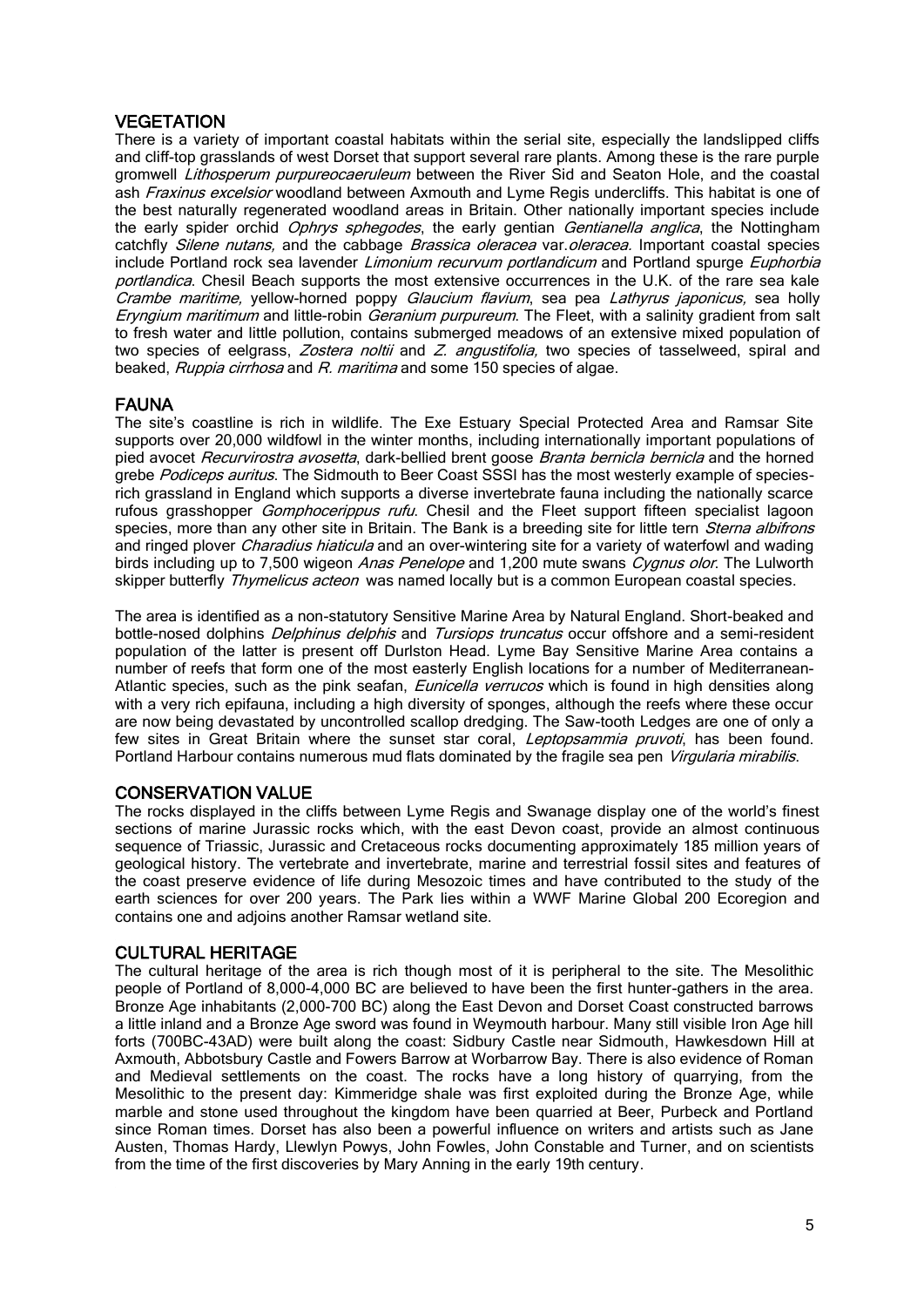#### LOCAL HUMAN POPULATION

The population of the coastal towns and villages to 15 km inland was estimated in 2008 to be 326,155. 10 inhabitants live permanently live on the site, although it has a few seasonally occupied properties, including a number of beach huts at Lyme Regis, West Weares, Church Ope Cove on Portland and holiday chalets at Branscombe Mouth and to the east of Salcombe Regis at Weston Mouth.

#### VISITORS AND VISITOR FACILITIES

The coasts of Dorset and Devon have long been visited by tourists, first becoming a popular destination during the 18th century and especially during the 19th century for fossil hunting. Today they have a total annual visitation of more than 14 million, with increasing numbers of foreign visitors and off-season weekend holidayers. Day trip visits to the site are more popular than overnight stays. There are no car parks in the sites, but adequate parking, facilities and accommodation exist in the towns and villages close by. There are several well developed and well managed information centres and museums. Access to beaches and cliff-tops is by public rights of way and permissive paths and walking is popular. One major route is the South-West Coastal Path, one of thirteen nationally designated trails. Lyme holds an annual Fossil Festival, there is a Jurassic Coast Arts program and there is an ancient privately owned swannery at Abbotsbury which holds up to 100 breeding pairs. Fossil-hunting apart there are several sea-related sports available: swimming, angling, windsurfing, diving, boating, sailing, canoeing, and rock climbing on the cliffs of Portland.

Public access to the 3,000 ha Ministry of Defence Armour School Gunnery Ranges at Lulworth is limited but there are several way-marked range walks open for over 130 days per year, including most weekends and the main public and school holidays. Other facilities include the Maritime and Coastguard Agency marine search and rescue centre at Portland, and Coastguard teams at Swanage, Kimmeridge, Wyke Regis, Weymouth, Lyme Regis, Sidmouth and Exmouth. There are good transport links from London, and local passenger terminals at the ports of Poole, Weymouth, Portland and Exmouth. There are international airports at Bournemouth and Exeter.

#### SCIENTIFIC RESEARCH AND FACILITIES

The geology and geomorphology of this coast have known over 200 years of scientific study and the geology of the coast was first mapped during the 1820s. Many early earth science theories were first developed along the Dorset coast, while the fossils, particularly from the Lyme Regis area, provided early clues that fuelled the debate between creationist theology and evolutionary theory. Some divisions of geological time derive their names from locations in Dorset such as the Kimmeridgian stage of the Mesozoic, applied throughout the world to rocks of the same age as those at Kimmeridge. Other such terms are the Portlandian and Purbeckian stages. Some local people have played key roles in the development of geological science, notably Mary Anning who in the 1810-20s discovered and extracted the first complete fossil specimens of marine reptiles, ichthyosaurs and plesiosaurs and the first pterodactyl in Britain from the beaches of Lyme Regis. Anning worked with the leading scientists of the day, including Henry De la Beche, who became the first director of the British Geological Survey of Great Britain, and the Rev. William Buckland who became the first professor of Geology at Oxford University. Other scientists renowned for their knowledge and scientific discoveries in the area include Sir Richard Owen, Baron Georges Cuvier and Sir Everard Home. Fossil specimens from the coast are found throughout the world's museums.

The continually collapsing cliff faces of the coastline around Charmouth are one of the most studied and scientifically rewarding areas in England and the world for studying [Jurassic](http://www.dictionary.com/cgi-bin/dict.pl?term=jurassic) paleontology, stratigraphy and geomorphology, and for collecting Jurassic and [Cretaceous](http://www.dictionary.com/cgi-bin/dict.pl?term=Cretaceous) fossils. The area has been thoroughly resurveyed by the British Geological Survey since 1995 and a new series of detailed maps was published in 2000 and 2001. There is also an exceptional sub-surface database as a result of onshore and offshore oil exploration since the 1930s. It is therefore important as a training ground for petroleum geologists as the rock succession presents a complete section through an oil basin. Combined with easy access to the site and a wide range of visitor facilities, have made the area is an exceptional teaching and training resource. Over 200,000 residential educational visitors visit the area annually. Thousands of scientific papers have been published on the area and leading-edge graduate and post-doctoral earth science research continues in the site today.

#### MANAGEMENT

The Dorset and East Devon Coast is protected by a variety of conservation designations, existing land use and management plans. A management plan for the nominated site was prepared, by Dorset and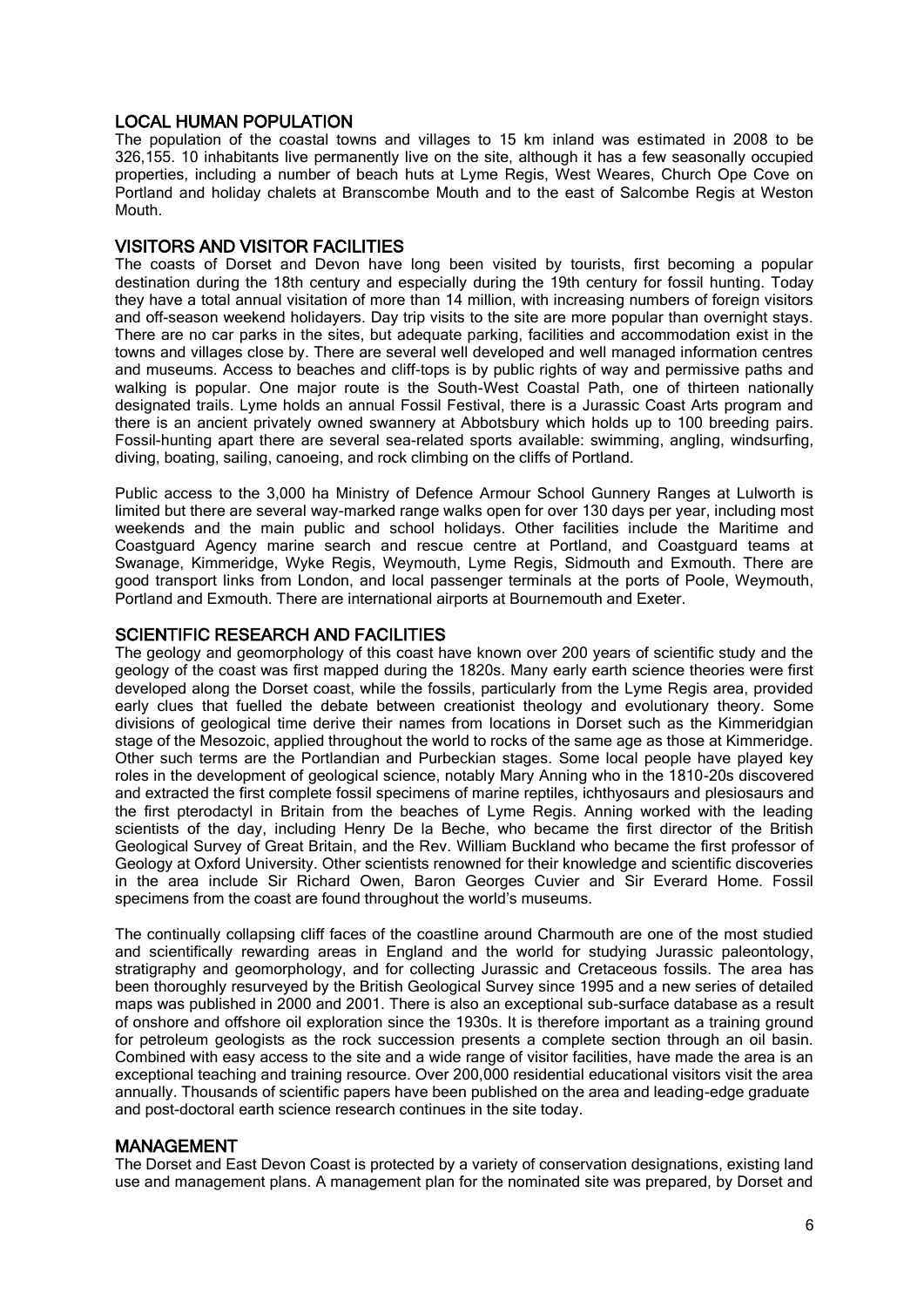Devon County Councils, with advice from the World Heritage Centre, with wide public consultation. It states six prime objectives: to conserve the geology and geomorphology of the area; to conserve and enhance if appropriate the quality of its landscape and seascape; to welcome local people and visitors to the site at levels it can sustain; to encourage its safe use by educational groups of all ages; to provide high quality services and educational information on the site; and to ensure that World Heritage is used responsibly to assist in achieving the wider sustainable development objectives within Devon and East Dorset.

Existing management plans for parts of the site include statutory development plans prepared by local authorities, structural plans that provide strategic guidance for development of the counties of Dorset and Devon over the next 10-15 years, local District Council plans for detailed planning at a local level, and mining and waste plans submitted by the County Councils. These plans state the policies that control the extraction, transport and processing of mineral resources on shore and the disposal of waste materials. In 1998 three shoreline management plans established the strategic coastal defence policies for the whole of the nominated site and surrounding coastline. These are the Lyme Bay and South Devon, Portland Bill to Durlston Head, and Poole and Christchurch Bays Shoreline Management Plans. Five local Environment Agency plans have been produced by the Environment Agency to improve the environments of rivers and near-shore areas. Dorset and Devon County Councils have also prepared plans for the clearance of coastal pollution. And oil pollution response plans have been prepared by all District Councils in the nominated area except Purbeck, as have the Weymouth and Portland Harbour authorities, as required under International Law.

Several landowners within the nominated site have implemented management plans. They include the National Trust which has plans to guide the management of its holdings concerning wildlife, education, landscape-interpretation and public access. Plans for Studland and Purbeck were completed in 2000; plans for West Dorset were updated in 2000-2001. All the areas it owns within the site are inalienable and will remain in its hands in perpetuity for the benefit of the public. Dorset and Devon Wildlife Trusts own wildlife reserves at Weston Mouth and the Otter Estuary in Devon and at West Bexington and Kimmeridge in Dorset; all have management plans. Areas owned by the Ministry of Defence also have nature conservation management plans.

The Axmouth to Lyme Regis Undercliffs National Nature Reserve which lies wholly within the World Heritage area has a site management plan prepared in 1998. Practical countryside management in the East Devon AONB is undertaken by the East Devon Heritage Coast Service and District Council staff. Landscape projects include a major footpath and bridleway improvement program, establishing a network of cycle routes, tree planting and hedge laying, heathland management and maintenance work on the coastal National Trail. The Heritage Coast Service promotes countryside stewardship and has established a number of hedgerow and orchard agreements. The Dorset Coast Strategy aims to improve the planning and management of the Coast, as agreed by the Dorset Coast Forum. The South-West Coast Path strategy guides the management, promotion and conservation of the path and the coastal corridor through which it passes. The Jurassic Coast Strategy of 1999 produced as part of the Jurassic Coast Project, identified the priorities for geological conservation, interpretation, education and tourism.

#### MANAGEMENT CONSTRAINTS

The large number of visitors has resulted in pressures on the site especially during the summer months, though numbers at other times of the year continue to increase annually. Vegetation and path erosion as well as wildlife disturbance are the primary impacts. There is also a need for active visitor management after events such as the Black Ven landslide in 2008 and the wreck of the 62,000-ton container ship MSC Napoli in Lyme Bay in 2007 which was deliberately beached to avoid a catastrophic wreck and oil spill. The public immediately moved in to collect fossils and valuable flotsam. There are also two areas in the site at Portland and Charlton Bay where permissions for mineral extraction have been granted.

# **STAFF**

Many people are employed by the variety of landowners and authorities responsible for the management of lands within the site. Over 40 wardens and rangers are currently employed by Devon and Dorset County Councils, Natural England which oversees privately owned SSSIs, the National Trust, East Devon and Purbeck District Councils, Charmouth Heritage Coast Centre, the Ilchester Estate, the Lulworth Estate and Dorset Wildlife Trust. The full Jurassic Coast World Heritage team consists of a Site Coordinator, an Earth Science Manager and advisor, a Visitor manager, an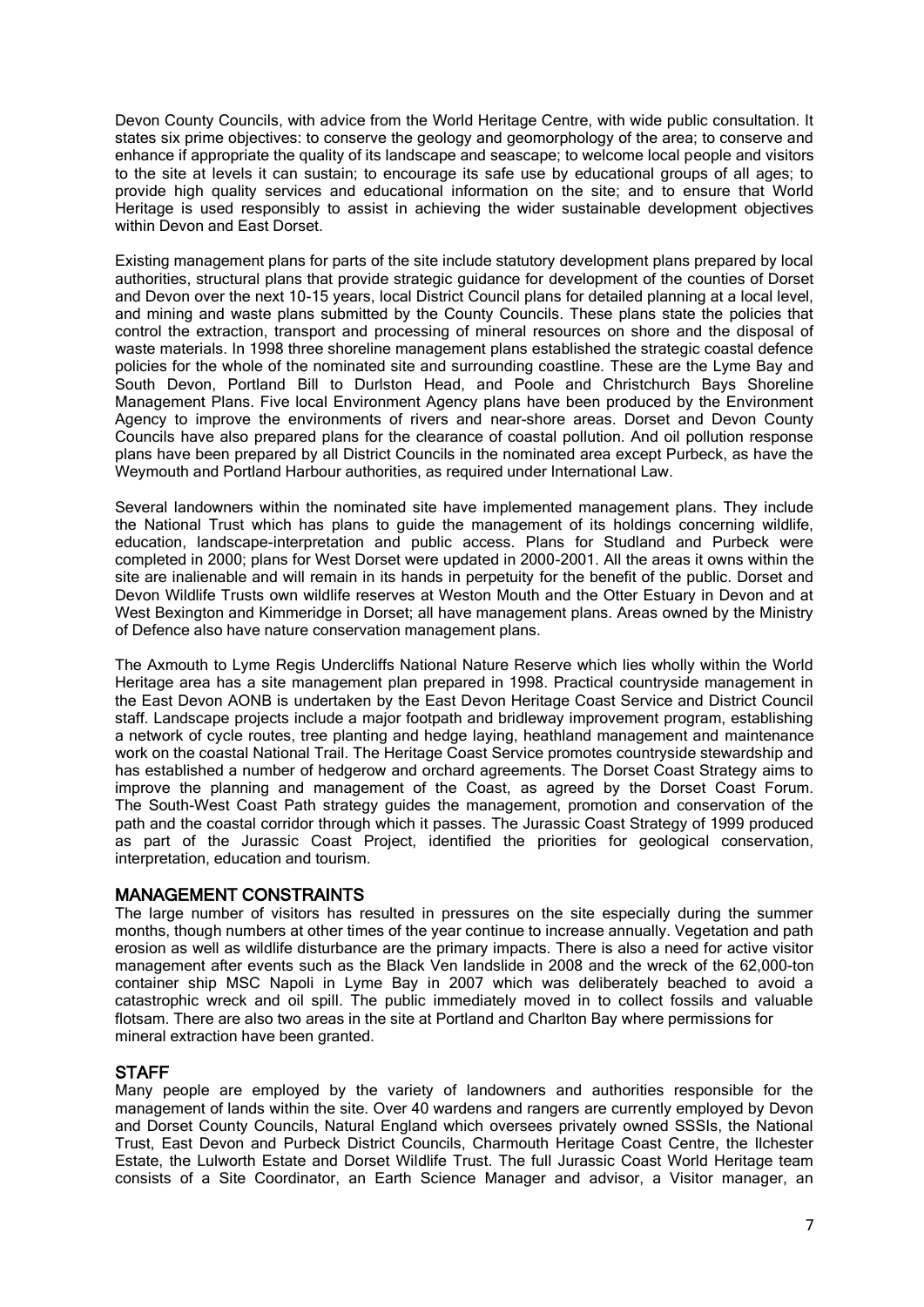Education Coordinator an Arts Coordinator, a Rural Development Authority Program Coordinator and a Marketing and Communications Officer,

#### BUDGET

Funding for the areas within the site is currently on a partnership basis. An estimated £505,200 (US\$833,000) was provided for employee salaries in 2000. This excluded additional professional staff indirectly involved in management such as planners, tourism officers, local government staff, transport managers, coastal engineers and land agents. For 2008-9 core funding from Dorset County Council was £202,500, from Devon County Council £103,500 and from Natural England, £35,000, totalling £341,000 (US\$670,000). This is supplemented by various shorter term project or annual grants.

#### LOCAL ADDRESSES

Jurassic Coast Trust. Unity Chambers, 34 High East Street, Dorchester, Dorset, DT1 1HA.

Dorset Coast Forum, C/o Dorset County Council, County Hall, Dorchester, Dorset, DT1 1XJ.

Natural England, Devon Team, Level 2, Renslade House, Bonhay Road, Exeter EX4 3AW.

Natural England, Dorset Team, Slepe Farm, Arne, Wareham. Dorset BH20 5BN.

Dorset County Council, County Hall, Colliton Park, Dorchester, Dorset. DT1 1XJ, UK.

East Devon District Council, Council Offices, Knowle, Sidmouth , Devon EX10 8HL.

East Devon AONB Countryside & Heritage Division, County Engineer and Planning Department, Devon County Council, County Hall, Exeter. Devon. EX2 4QQ

Devon County Council, Environment Directorate, Lucombe House, County Hall, Topsham Road, Exeter, Devon. EX2 4QW, UK.

The National Trust, Headquarters, 36 St Anne's Gate, London. SW1H 9AS.

The Crown Estate, 16 Carlton House Terrace, London SW1Y 5AH.

Charmouth Heritage Coast Centre, Lower Sea Lane, Charmouth, Dorset. DT6 6LL

British Geological Survey, Kingsley Dunham Centre, Keyworth, Nottingham. NG12 5GG.

#### **REFERENCES**

The principal source for the above information was the original nomination for World Heritage status. A bibliography of over 70 references is included in the nomination with a provisional bibliography of over 5,000 references was also provided.

Anon. (2000). Nomination of the Dorset and East Devon Coast for Inclusion in the World Heritage List. Dorset and Devon County Council.

Arkell, W. (1933). The Jurassic System in Great Britain. Clarendon Press, Oxford, U.K. 681 pp.

---------- (1956). *Jurassic Geology of the World*. Clarendon Press, Oxford, U.K. xv + 806 pp., 46 pls.

Benton, M. (1997). The Triassic reptiles from Devon. Proceedings of the Usher Society, 9: 141-152.

British Geological Survey (1988). Wessex Basin Project. A descriptive note for an exhibition. British. Geological Survey, Nottingham U.K.

Brunsden, D. & Goudie, A. (1997). Classic Landforms of the West Dorset Coast. The Geographical Association, Sheffield, U.K.

Calloman, J. & Cope J. (1995). The Jurassic geology of Dorset. Pp.51-103 in Taylor, P. Field Geology of the British Jurassic. Geological Society.

Cope, J. (1974). Upper Kimmeridgian ammonite faunas of the Wash area and a subzonal scheme for the lower part of the Upper Kimmeridgian. Bull. Geological Surv. GB.47.

Cope, J., Getty, T., Howarth, M., Morton, N. & Torrens, H. (1980). A Correlation of Jurassic Rocks in the British Isles. 1: Introduction and Lower Jurassic. Geological Society London Special Report 14.